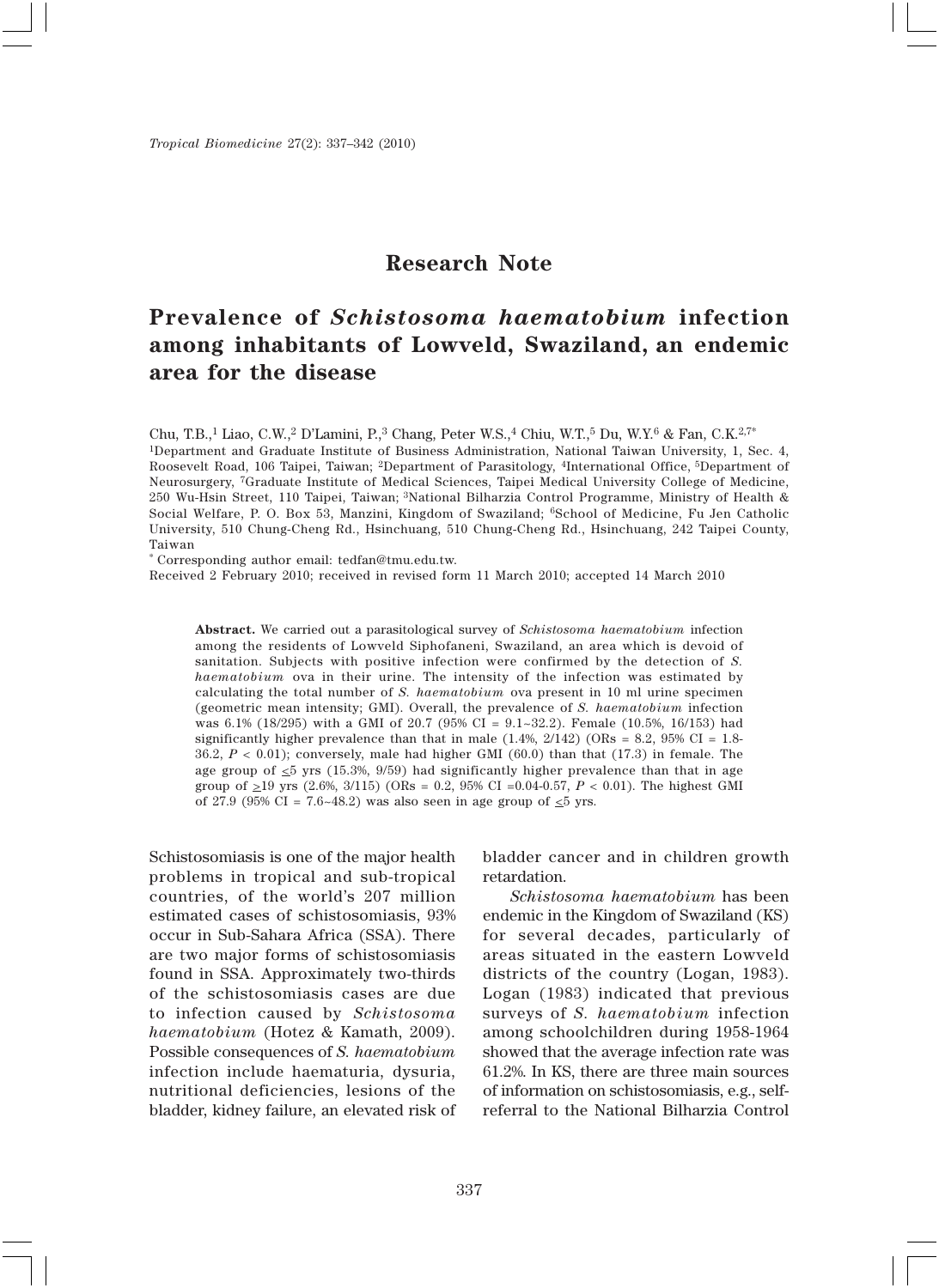Programme (NBCP), school reporting system, and routine health information system. Only data from the NBCP and primary schools in endemic areas are systematically collected and reported on a regular basis. However, its magnitude and impact are largely not well documented to date. Moreover, the status of the *S. haematobium* infection among residents in some remote districts located in Lowveld KS, which are not covered by NBCP, remains unclear to date. The present study intends to investigate on the status of the *S. haematobium* infection among residents in remote districts, which are not covered by NBCP, in Lowveld Siphofaneni to help KS establish a baseline data.

The KS is a landlocked country in southern Africa, bordered to the north, south, and west by South Africa, and to the east by Mozambique. Annual rainfall is highest on the Highveld, which the altitude is around 1200 meters, in the West, between 1000 and 2000 mm depending on the year. The further east, the less rain, with the Lowveld, which the altitude is around 250 meters, was recorded from 500 to 900 mm per annum. Variations in temperature are also related to the altitude of the different regions. The Highveld temperature is temperate and, seldom, uncomfortably hot while the Lowveld may record temperatures around 40ºC in summer.

According to advices by NBCP, some remote districts of Lowveld Siphofaneni town were selected in the present study due to poor sanitation, endemic area to parasitic infections, no deworming project has been established, and unsafe water supply etc. Inhabitants (mean age  $\pm$ standard deviation:  $20.5 \pm 18.1$  years) residing in these districts of Lowveld Siphofaneni in Eastern KS were selected to participate in the present study after informed consent was obtained from participants or parents/guardians. In total, 295 urine samples were obtained, of which 142 urine samples from male and 153 urine samples from female were randomly collected from apparently healthy people. The mean ages were similar in both genders (male: 16.2 ± 1.6 yrs *vs* female:  $23.7 \pm 19.0$  yrs). A single terminal urine sample was collected from each participant between 10.00 and 14.00 hours, reportedly the maximum ova excretion occurs. Ten milliliters of each of the well-mixed urine samples was poured into a quantitative centrifuge tube specific for urinary cells/ parasites counting (cat. no. SY9504, Shih-Yung Medical Instruments Co., Ltd., Taipei City, Taiwan) centrifuged at 2000 rpm for 3min. The supernatant was discarded but about 0.6 ml residual urines were still retained in the bottom of tube and then 50 µl of the urinary solution was dropped into a counting chamber (cat. no. SY 9502); thereafter the number of *S. haematobium* ova present in the chamber under the microscope at 100 x magnification was calculated, finally the number will be multiplied by 12 to represent a total number of ova present in 10ml urine specimen. The mean number of ova per 10ml urine present in all of positive samples was defined as geometric mean intensity (GMI), and any samples that contained less than 50 ova / 10 ml was regarded as light infection; however the figure was equal to or more than 50 ova /10 ml were regarded as heavy infection as suggested by World Health Organization (Opara *et al*., 2007). Ethical approval for the study was obtained from the Ministry of Health & Social Welfare, KS**.** In the present study, the subjects were categorized into 4 age groups  $(\leq 5$ -yr-old group, 6~12-yr-old group, 13~18-yr-old group and  $\geq$ 19-yr-old group). Statistical analysis was performed using SPSS software system (SPSS Inc., Chicago, IL, USA). Crude odds ratios (ORs) with their 95% confidence intervals (CIs) were estimated and when *P* values less than 0.05 were considered to be statistically significant.

Present results indicated that the overall prevalence of *S. haematobium* infection was 6.1% (18/295), with a GMI of 20.7 (95% CI =  $9.1 - 32.2$ ) in inhabitants living in Siphofaneni remote areas (Table 1). The present overall prevalence was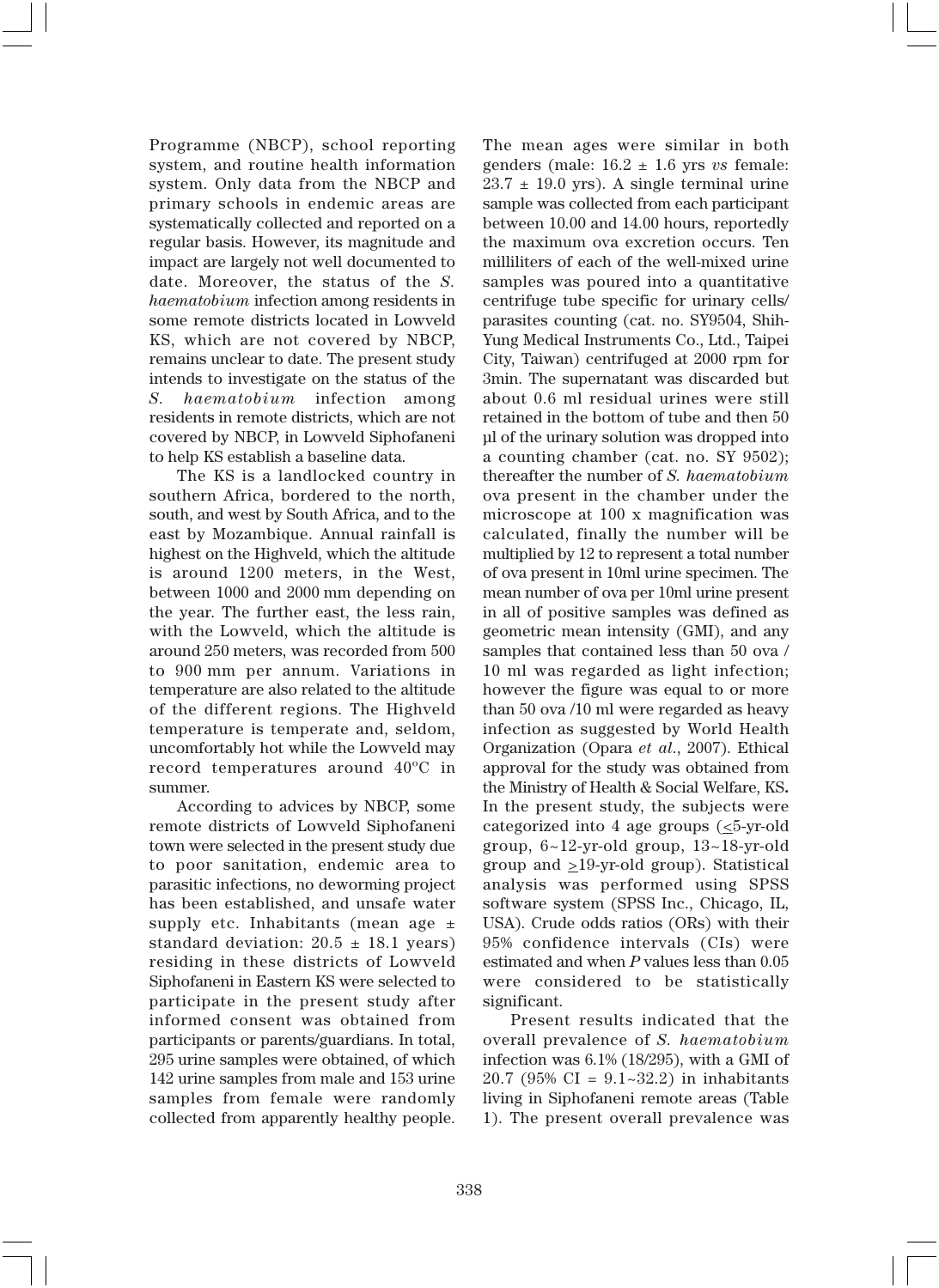| Variable      | Mean $(S.D)$<br>age (years) | No. and $(\%)$ of subjects |                | GMI (95% CI))             | ORs $(95\%CI)$     | P value        |
|---------------|-----------------------------|----------------------------|----------------|---------------------------|--------------------|----------------|
|               |                             | Examined                   | Found positive |                           |                    |                |
| <b>GENDER</b> |                             |                            |                |                           |                    |                |
| Male          | 16.2(16.1)                  | 142                        | 2(1.4)         | $60.0$ (ND)               | $\dagger$ referent |                |
| Female        | 23.7(19.0)                  | 153                        | 16(10.5)       | $17.3(5.7-29.0)$          | $8.2(1.8-36.2)$    | ${}< 0.001$    |
| AGE (years)   |                             |                            |                |                           |                    |                |
| $\leq 5$      | 3.3(1.3)                    | 59                         | 9(15.3)        | $27.9(7.6-48.2)$          | <i>i</i> referent  |                |
| $6 - 12$      | 8.8(2.0)                    | 78                         | 5(6.4)         | $14.9(5.5 \text{~} 24.4)$ | $0.4(0.1-1.2)$     | 0.09           |
| $13 - 18$     | 15.0(1.8)                   | 43                         | 1(2.3)         | $12.0 \, (ND)$            | $0.1(0.02-1.09)$   | 0.03           |
| >19           | 39.1(15.9)                  | 115                        | 3(2.6)         | $17.3(1.6-33.0)$          | $0.2(0.04-0.57)$   | ${}< 0.01$     |
| All subjects  | 20.5(18.1)                  | 295                        | 18(6.1)        | $20.7(9.1-32.2)$          | <b>ND</b>          | N <sub>D</sub> |

Table 1. Prevalence with geometric mean intensity (GMI; No. of ova/10 ml urine) and crude odds ratios (ORs) with 95% confidence interval (CI) for *Schistosoma haematobium* infection among inhabitants in neglected remote districts of Lowveld Siphofaneni in Kingdom of Swaziland, southern Africa

ND, Not determined.

†Compared with the prevalence among the female subjects.

<sup>‡</sup>Compared with the prevalence among the subjects aged 6-12, 13-18, and  $\geq$ 19 years.

lower than a survey recently conducted in Sudan (80.6%, 208/318), northeastern Africa (Ahmed *et al*., 2009). Moreover, the prevalence (10.2%, 14/137) in children under 12 yrs was also much lower than that in children with similar ages in South Africa (68%) (Saathoff *et al*., 2004), or Mali (38.3%) (Clements *et al*., 2009), West Africa; however the prevalence was close to that (19.5%, 38/192) previously conducted in schoolchildren in north-east Lowveld of Swaziland during 1983 (Logan, 1983), or Nigeria (15.1%) (Morenikeji *et al*., 2009), West Africa or Tanzania (13.2%), East Africa (Stothard *et al*., 2009). Nevertheless, the real overall prevalence may be underestimated due to the possibility of missing out on the detection of the eggs in urine from infected individual who might not be shedding the eggs when their urine samples were present with microhaematuria. In endemic areas, haematuria is a common early sign, in nontreated populations exposed to *S. haematobium*, microhaematuria has been found in 41-100% of infected children, gross haematuria in between none and 97% (Gryseels *et al*., 2006).

Present result also indicated that the age group of  $\leq 5$  yrs (15.3%, 9/59) had significantly higher prevalence than that in age group of 6~12 yrs (6.4%, 5/78), 13~18 yrs (2.3%, 1/43), and age group of  $\geq$ 19 yrs  $(2.6\%, 3/115)$  (ORs = 0.4, 0.1, 0.2, 95% CI = 0.1-1.2, 0.02-1.09, 0.04-0.57, *P* = 0.09, 0.03, < 0.01, respectively). The GMI largely decreased as age increases as seen in age group of  $\leq 5$  yrs (27.9, 95% CI = 7.6~48.2), age group of 6~12 yrs (14.9, 95% CI = 5.5~24.4), age group of 13~18 yrs (12.0), and age group of  $\geq$ 19 yrs (17.3, 95% CI = 1.6~33.0) (Table 1). However, the prevalence observed in pre-schoolchildren (under 5 yrs of ages) in this study was similar to 19.8% reported in Nigeria (Opara *et al*., 2007), or 11.2% reported by Bosompem *et al*. (2004) among infants in Ghana. It might be explained by that infection and transmission in preschoolchildren might occur when those children accompany their mothers to undertake water-related activities e.g., swim and bathe. Other factors that may account for the high prevalence of infection observed in pre-schoolchildren include the absence of a community-based control programme and the absence of mass or targeted health education (Gryseels *et al*., 2006). In contrast, school-aged children of 6~12 years tended to be the target of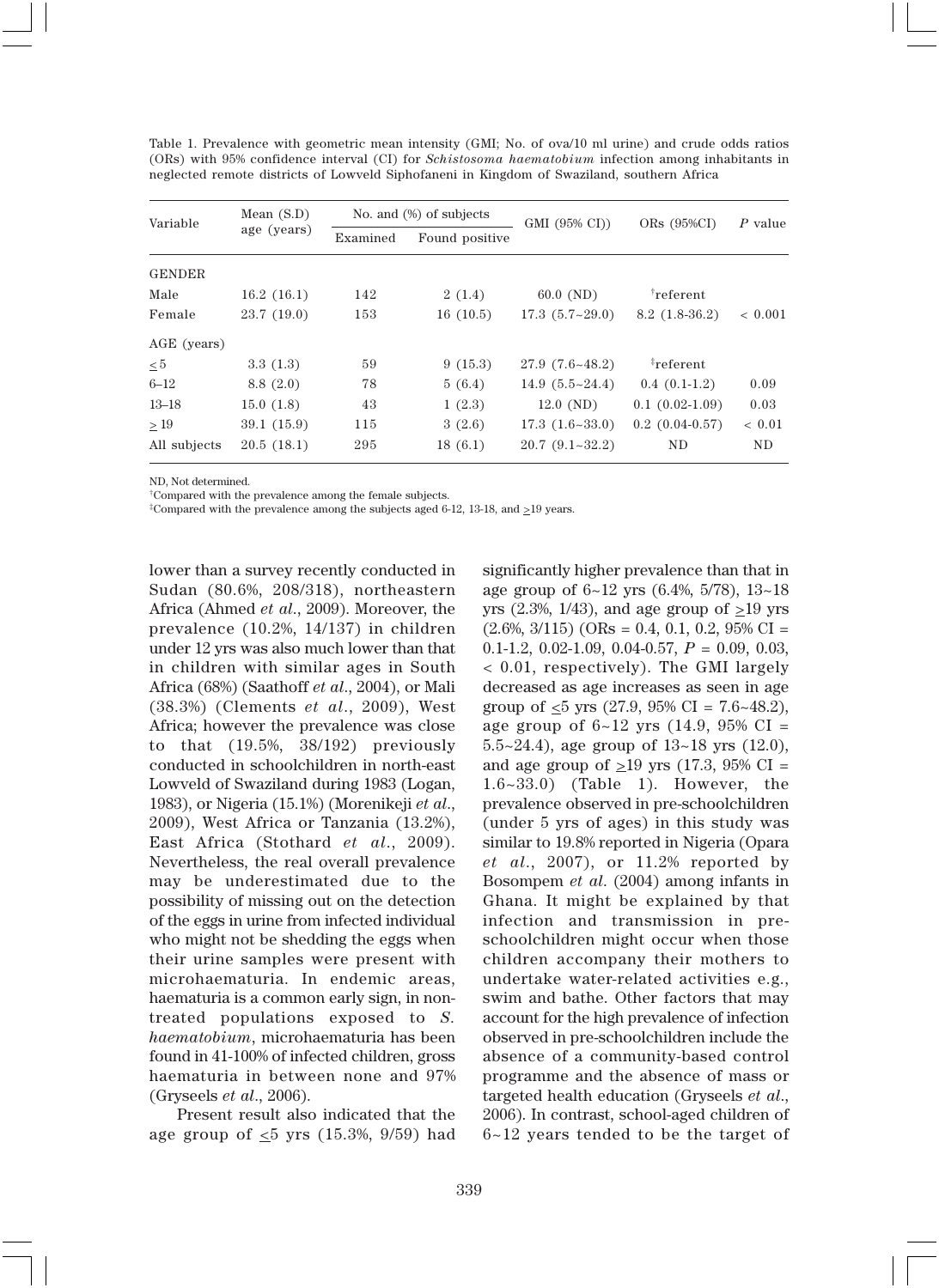chemotherapy-based control programmes performed by NBCP in KS thus leading to reduced infection rate. In Africa, given most schistosomiasis control programmes defined the age 5~19 years as the target population for nationwide control through the school systems, excluding the under fives (Opara *et al*., 2007), thus the results of present study have also shown that pre-school children are a source of transmission of schistosomiasis in neglected communities located in endemic districts and should be integrated into any control intervention in KS.

Female (10.5%, 16/153) had significantly higher prevalence than that in male  $(1.4\%$ , 2/142) (ORs = 8.2, 95% CI = 1.8-36.2, *P* < 0.01); conversely, male had higher GMI (60.0) than that in female (17.3) (Table 1). Regrettably, we did not examine the clinical syndrome of genital-urinary system among those *S. haematobium*-infected women. However, it is now recognized that up to 75% of the women excreting *S. haematobium* ova in the urine may have schistosome ova in the uterine cervix, vagina, ovaries, fallopian tubes, or vulva that may lead to a significant cause of poor reproductive health, including sexual dysfunction and infertility (Wright *et al*., 1982; Kameh *et al*., 2004; Kjetland *et al*., 2008). The possible interaction between schistosomiasis and HIV/AIDS is currently receiving increasing attention, substantial evidences indicated that female genital schistosomiasis (FGS) due to *S. haematobium* infection could be an important risk factor for the bi-directional transmission of HIV based on the unique clinical and immunological features that characterize the egg granuloma: chronic lesions frequently located in the vulva, vagina and cervix of afflicted women (Feldmeier *et al*., 1995). Kjetland *et al*. (2006) also found that women with FGS had an almost three-fold risk of having HIV that undertaken in a rural Zimbabwean community. Since like many SSA countries, KS is severely affected by the HIV and AIDS pandemic (Gouws *et al*., 2008), thus thorough systematically epidemiological studies to detect and treat FGS among Swazi women with *S. haematobium* infection are urgently required; at least it might help block transmission of HIV due to FGS in KS.

Although we did not investigate on the snail host in Siphofaneni districts, the snail host of *Bulinus globosus* for *S. haematobium* can be found throughout KS in slowing-moving or still water (Pitchford, 1958), and since the largest Usutu River flows through and warmer temperature (20.4ºC) suitable for parasite development in the snails in Lowveld Siphofaneni even during winter (Pitchford, 1958), it seemed likely that inhabitants particularly children and women are highly susceptible to *S. haematobium* infection through contact with water contaminated by cercaria thus leading to increased opportunity of newly or repeatedly acquired *S. haematobium* infection in Lowveld Siphofaneni. Considering individuals infected with urinary schistosomiasis they may suffer severe pathological defects, including carcinoma of the bladder, periportal thickening, portal enlargement, glomerulonephritis, pulmonary hypertension (Hotez & Kamath, 2009), and even transmission of HIV (Kjetland *et al*., 2006). In the present study we found that most of the participants had a light infection of *S. haematobium,* as many had GMI less than 50. However, if they were not treated properly, such light infections will lead to severe consequence.

Altogether, the present report will be useful in planning an integrated schistosomiasis control programme in the neglected remote districts which were not covered by NBCP, KS. In addition, it is also recommended that regulations be enacted so that the following can be enforced, everybody irrespective of age be treated with praziquantel, water control and environmental sanitation conducted, and molluscicides used for snail elimination.

*Acknowledgements.* The authors are grateful to the Ministry of Health and Social Welfare of the Kingdom of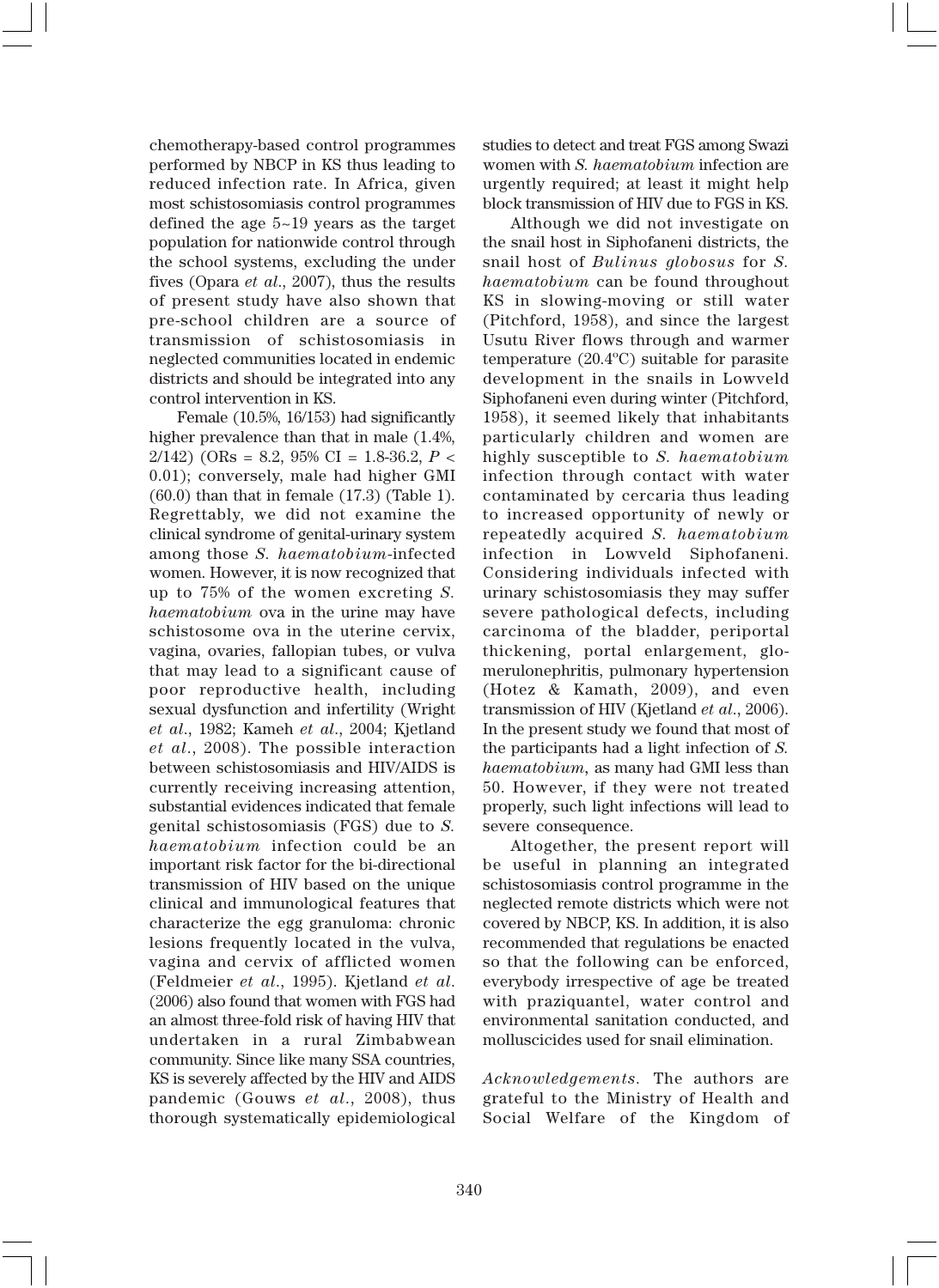Swaziland. The authors also thank the Embassy of the Republic of China (Taiwan) in Swaziland, the International Cooperation and Development Fund, Taiwan, and Taiwanese Ministry of Foreign Affairs for their support of this investigation. The authors acknowledge the kind help from Sukati H, Chou CM, Huang YC, Liu YH, Mtsetfwa JS, Chan H C, Cheng HC, Su WW, Tseng SC, Tu CC, and Cheng CY.

## REFERENCES

- Ahmed, A.A., Afifi, A.A. & Adam, I. (2009). High prevalence of *Schistosoma haematobium* infection in Gereida Camp, in southern Darfur, Sudan. *Annals of Tropical Medicine and Parasitology* **103:** 741–743.
- Bosompem, K.M., Bentum, I.A., Otchere, J., Anyan, W.K., Brown, C.A., Osada, Y., Takeo, S., Kojima, S. & Ohta, N. (2004). Infant schistosomiasis in Ghana: a survey in an irrigation community. *Tropical Medicine and International Health* **9:** 917–922.
- Clements, A.C.A., Bosque´-Oliva, E., Sacko, M., Landoure´, A., Dembe´le´, R., Traoré, M., Coulibaly, G., Gabrielli, A.F., Fenwick, A. & Brooker, S. (2009). A comparative study of the spatial distribution of schistosomiasis in Mali in 1984-1989 and 2004-2006. *PLoS Neglected Tropical Diseases* **3**: e431.
- Feldmeier, H., Krantz, I. & Poggensee, G. (1995). Female genital schistosomiasis: a neglected risk factor for the transmission of HIV? *Transaction of the Royal Society of Tropical Medicine and Hygiene* **89**: 237.
- Gouws, E., Stanecki, K.A., Lyerla, R. & Ghys, P.D. (2008). The epidemiology of HIV infection among young people aged 15- 24 years in southern Africa. *AIDS* **22**: S5-S16.
- Gryseels, B., Polman, K., Clerinx, J. & Kestens, L. (2006). Human schistosomiasis. *Lancet* **368**: 1106–1118.
- Hotez, P.J. & Kamath, A. (2009). Neglected tropical diseases in Sub-Saharan Africa: Review of their prevalence, distribution, and disease burden. *PLoS Neglected Tropical Diseases* **3**: e412.
- Kameh, D., Smith, A., Brock, M.S., Ndubisi, B. & Masood, S. (2004). Female genital schistosomiasis: case report and review of the literature. *Southern Medical Journal* **97**: 525–527.
- Kjetland, E.F., Kurewa, E.N., Ndhlovu, P.D., Midzi, N., Gwanzura, L., Mason, P.R., Gomo, E., Sandvik, L., Mduluza, T., Friis, H. & Gundersen, S.G. (2008). Female genital schistosomiasis-a differential diagnosis to sexually transmitted disease: genital itch and vaginal discharge as indicators of genital *Schistosoma haematobium* morbidity in a cross-sectional study in endemic rural Zimbabwe. *Tropical Medicine and International Health* **13:** 1509– 1517.
- Kjetland, E.F., Ndhlovu, P.D., Gomo, E., Mduluza, T., Midzi, N., Gwanzura, L., Mason, P.R., Sandvik, L., Friis, H. & Gundersen, S.G. (2006). Association between genital schistosomiasis and HIV in rural Zimbabwean women. *AIDS* **20**: 593–600.
- Logan, J.W. (1983). Schistosomiasis in Swaziland-a comparative study of three irrigated estates. *Journal of Helminthology* **57**: 247–253.
- Morenikeji, O.A., Azubike, N.C. & Ige, A.O. (2009). Prevalence of intestinal and vector-borne urinary parasites in communities in south-west Nigeria. *Journal of Vector Borne Diseases* **46:** 164–167.
- Opara, K.N., Udoidung, N.I. & Ukpong, I.G. (2007). Genitourinary schistosomiasis among pre-primary school children in a rural community within the Cross River Basin, Nigeria. *Journal of Helminthology* **81**: 393–397.